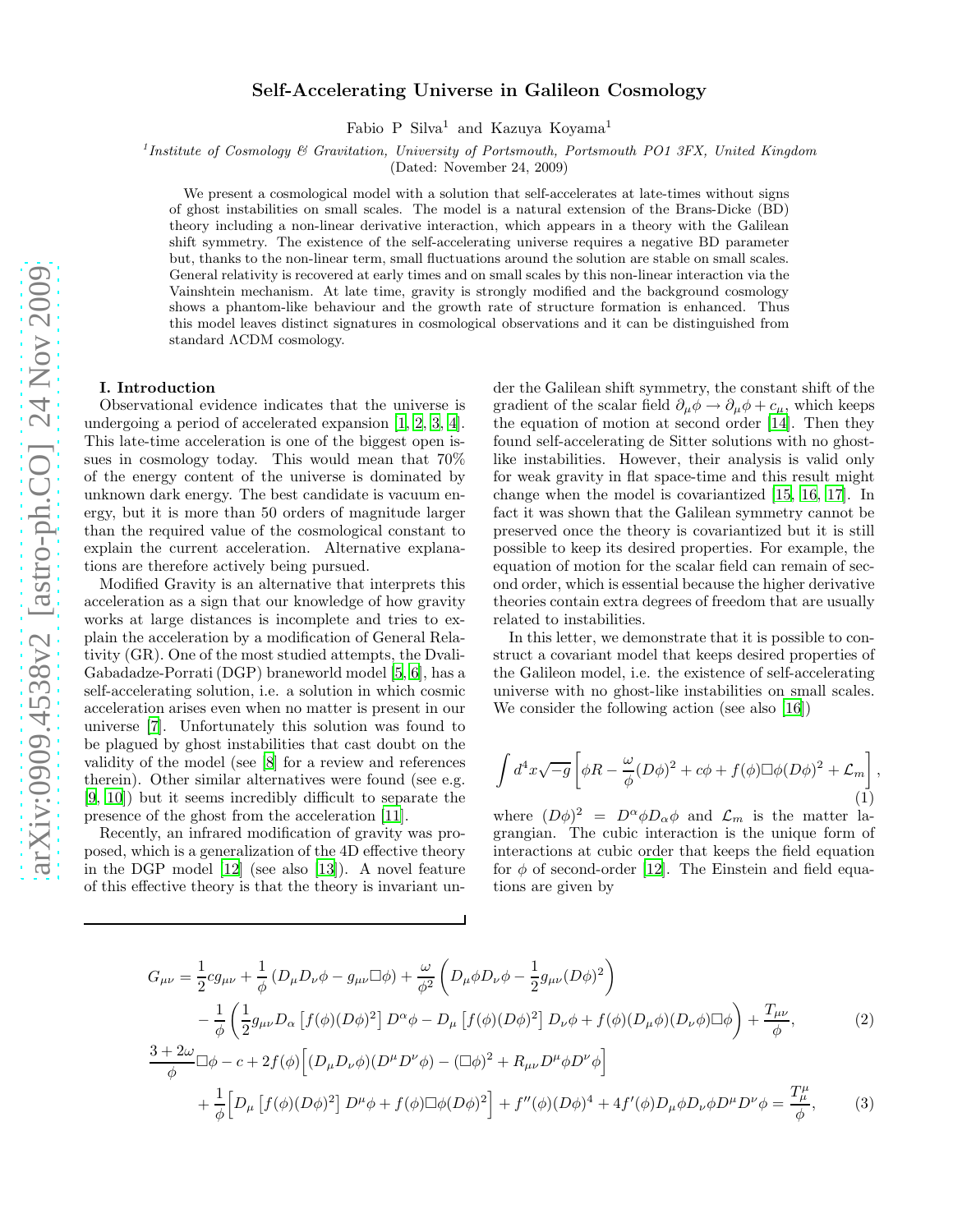where  $T_{\mu\nu}$  is the energy-momentum tensor for matter.

#### II. Background Cosmology

We found that the simplest choice of  $f$  to obtain the self-accelerated universe is given by  $f(\phi) = 1/M^2 \phi^2$ ,

 $\ddot{\cdot}$ 

<span id="page-1-3"></span>where  $M$  is the parameter of the model. We can also redefine c as  $c = -2\Lambda$  so that it acts like a cosmological constant. For Friedmann-Robertson-Walker spacetime, the Einstein and field equations, [\(2\)](#page-0-0) and [\(3\)](#page-0-1) give

$$
3H^2 = -3HP + \frac{1}{M^2} \left[ 3HP^3 + P^4 \right] + \frac{\omega}{2} P^2 + \Lambda + \frac{\rho}{\phi},\tag{4}
$$

$$
2\dot{H} + 3H^2 = -2HP - \dot{P} - P^2 + \frac{1}{M^2}P^2\dot{P} - \frac{\omega}{2}P^2 + \Lambda - \frac{p}{\phi},\tag{5}
$$

$$
\left(1+\frac{2\omega}{3}\right)\left(\dot{P}+P^2+3HP\right)-\frac{2}{3M^2}\left[-6HP\left(\dot{P}+P^2\right)-9H^2P^2-3\dot{H}P^2-\frac{5}{2}\left(\dot{P}+P^2\right)P^2+\frac{3}{2}HP^3+2P^4\right]
$$

$$
=\frac{2}{3}\Lambda+\frac{\rho-3p}{3\phi},\tag{6}
$$

where  $H$  is the Hubble parameter,  $\rho$  is the energy density, p is the pressure and  $\vec{P} \equiv \dot{\phi}/\phi$ .

Self-Accelerating solutions: A self-accelerating solution can be found by putting  $\Lambda = \rho = p = 0$  and searching for a solution with  $H = P = 0$ . From Eq. [\(5\)](#page-1-0) one can easily show that this solution must satisfy

<span id="page-1-2"></span>
$$
\aleph \equiv \frac{P}{H} = \left(-1 \pm \sqrt{-\frac{3\omega}{2} - 2}\right) \frac{1}{1 + \frac{\omega}{2}}.\tag{7}
$$

For this solution to exist, the BD parameter must satisfy  $\omega < -4/3$ . The Friedmann and field equations now yield

$$
H^{2} = M^{2} \frac{3\left(1 + \aleph - \omega \aleph^{2} / 6\right)}{\aleph^{3} (3 + \aleph)}.
$$
 (8)

This is a self-accelerating de Sitter solution in which the linear terms are equated by the non-linear terms coming from the cubic interaction in Eq. [\(6\)](#page-1-1). Given that  $H<sup>2</sup>$  has to be positive, we have to pick the negative sign branch in Eq. [\(7\)](#page-1-2). In order to describe the acceleration today, M should be fine-tuned  $M \sim H_0$  where  $H_0$  is the present-day Hubble parameter.

Early-time solutions: To recover GR at early times P should be smaller than  $H$ . In fact, GR is recovered if  $P = 0$ . This is realized at high energies when the non-linear terms in the field equation dominate over the linear term. In this case, from Eqs. [\(4](#page-1-3)[-6\)](#page-1-1), we get  $P = M/\sqrt{3} \sim H_0 \ll H$  and we indeed recover the GR solution. This is a cosmological version of the Vainshtein mechanism to screen the scalar field [\[16](#page-4-1)].

Numerical solutions: We can solve Eqs. [\(5-](#page-1-0)[6\)](#page-1-1) numerically with appropriate initial conditions. Throughout the paper, a flat cosmology is assumed but the inclusion of spatial curvature is straightforward. We set initial conditions at matter domination era and found the appropriate set of initial conditions in order to get acceleration at present time (defined by

<span id="page-1-1"></span><span id="page-1-0"></span> $\Omega_m(t_0) = \rho(t_0)/3H(t_0)^2\phi(t_0) = 0.3$  as an example). Note that Newton's constant is given by  $8\pi G = 1/\phi(t_i)$ in this model where  $t_i$  is the initial time in the matter dominated era. We obtained cosmological solutions that mimic ΛCDM, i.e. the scalar field becomes important at late-times and the universe enters a period of accelerated expansion, approaching the self-accelerating solution. We also observed that whenever  $P(t_i)$  is appropriately small,  $P(t_i) \ll H(t_i)$  the result is insensitive to the initial value of  $P(t_i)$ . In order to have  $\Omega_m(t_0) = 0.3$  today, the parameter M must be fine tuned as  $M = 0.15H_0$ for  $\omega = -50$  and  $M = 0.024H_0$  for  $\omega = -500$ . The contributions of  $P$  in Eq. [\(4\)](#page-1-3) can be combined into an effective dark energy, such that the Friedmann equation takes the form  $H^{\widetilde{2}} = (8\pi G) (\rho + \rho_{\text{eff}})/3$ . This allows us to plot the effective equation of state,  $w_{\text{eff}}$ , of this effective dark energy for different values of the BD parameter as a function of redshift (Fig. [1\)](#page-1-4). We also



<span id="page-1-4"></span>FIG. 1: The effective equation of state  $w_{\text{eff}}$  as a function of redshift for various values of the Brans-Dicke parameter.

computed the comoving distance  $r(z) = \int^z dz'/H(z')$ ,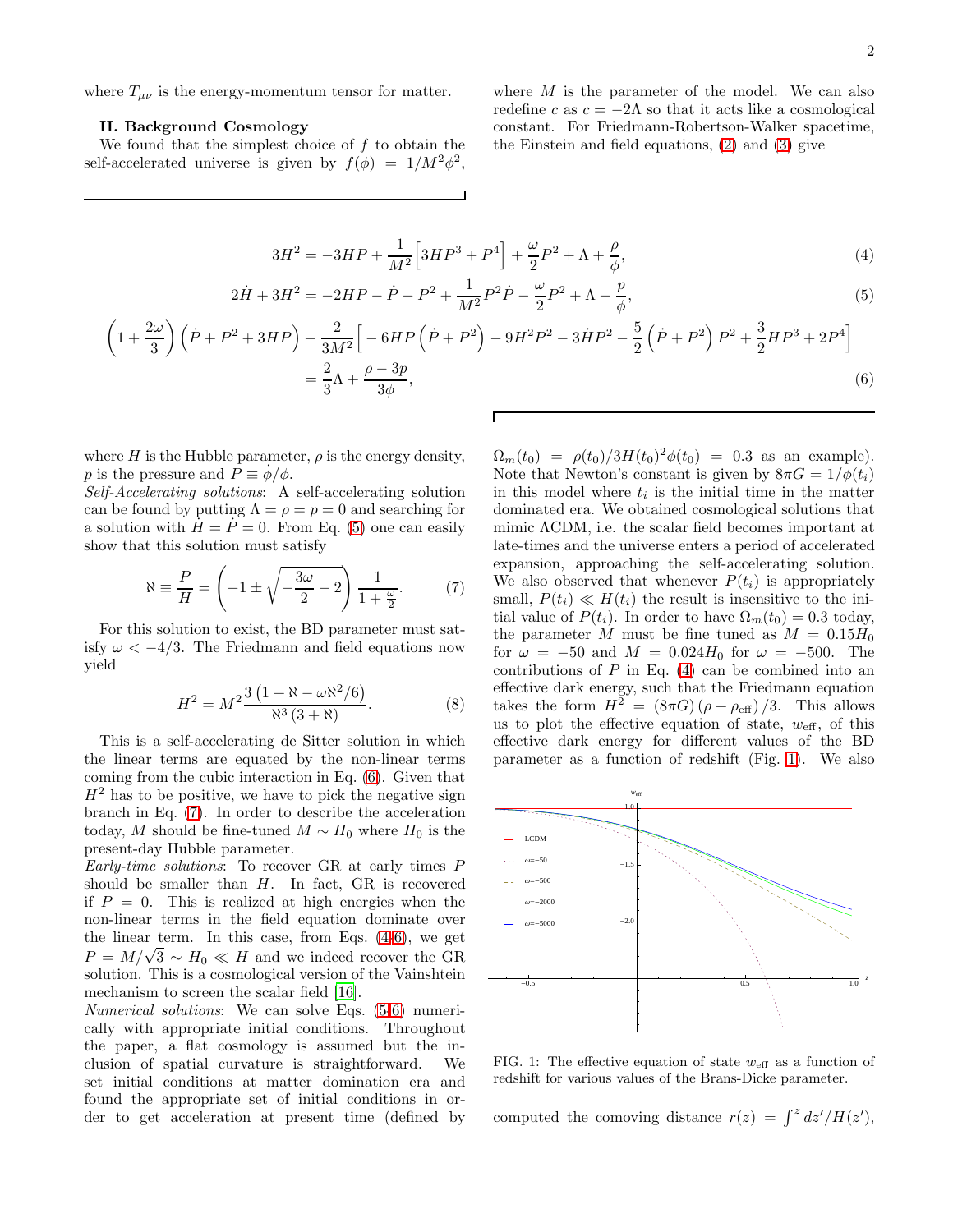which is plotted in Fig. [2.](#page-2-0) Due the phantom-like behaviour  $w_{\text{eff}} < -1$ , the distance is larger than in  $\Lambda \text{CDM}$ .



<span id="page-2-0"></span>FIG. 2: The comoving distance  $r(z)$  as a function of redshift for different values of  $\omega$ .

### III. Perturbations

Stability: We now study the stability of the model against small perturbations  $\phi \to \phi(1+\varphi)$ . To do this we expand the field equation [\(6\)](#page-1-1) at linear order. We consider perturbations on small scales where we can neglect the expansion of the universe and the effect of metric perturbations. The evolution equation for  $\varphi$  becomes

<span id="page-2-2"></span>
$$
d_t(t)\ddot{\varphi} + d_x(t)\nabla^2 \varphi = 0, \qquad (9)
$$

(11)

where

$$
d_t(t) = 3 + 2\omega + \frac{1}{M^2} \Big[ 12H \frac{\dot{\phi}}{\phi} + 2\frac{\dot{\phi}^2}{\phi^2} + 3\frac{\dot{\phi}^4}{M^2 \phi^4} \Big], (10)
$$
  

$$
d_x(t) = 3 + 2\omega + \frac{1}{M^2} \Big[ 4\frac{\ddot{\phi}}{\phi} + 8H \frac{\dot{\phi}}{\phi} - 2\frac{\dot{\phi}^2}{\phi^2} - \frac{\dot{\phi}^4}{M^2 \phi^4} \Big].
$$

In the usual BD theory, if the BD parameter is smaller than  $-3/2$ , then  $d_t$  is negative and  $\varphi$  becomes a ghost. In our model, the non-linear interaction term changes the sign of  $d_t$ . We found that as long as P is positive,  $d_t$  and  $d_x$  are positive at all times. This can be realized if  $\omega < -2$  (see Eq. [\(7\)](#page-1-2)). One can also calculate the sound speed of these perturbations,  $c_s^2 = d_x/d_t$ . At early times, the terms proportional to  $H$  dominate and thus  $c_s^2 = 2/3$ , which is subluminal. The behaviour of  $c_s(t)$  for the background solutions discussed above can be found in Fig. [3.](#page-2-1) The fluctuations can be superluminal for large  $|\omega|$  at the transition from the matter dominated era to the accelerating phase and this would impose an upper bound for  $|\omega|$ .

Growth Factor: The evolution equation for the cold dark matter over-density  $\delta$  is given by:

$$
\ddot{\delta} + 2H\dot{\delta} = \frac{\nabla^2}{a^2}\Psi,
$$
\n(12)



<span id="page-2-1"></span>FIG. 3: Plot of  $c_s$  as a function of redshift for various values of the Brans-Dicke parameter. As can be seen during the transition to the accelerating phase the perturbations go superluminal for  $\omega \lesssim -190$ .

where the perturbed line element is given by  $ds^2 = -(1+$  $(2\Psi)dt^2 + a(t)^2(1+2\Phi)\delta_{ij}dx^idx^j$ . On small scales, the Einstein equations [\(2\)](#page-0-0) give

$$
\Phi + \Psi = -\varphi, \tag{13}
$$

$$
\frac{\nabla^2}{a^2} \Phi = -\frac{1}{2\phi} \rho \delta - \frac{1}{2} \left( 1 - \frac{P^2}{M^2} \right) \frac{\nabla^2}{a^2} \varphi.
$$
 (14)

These can be combined with the field equation (from [\(9\)](#page-2-2))

$$
d_x(t)\frac{\nabla^2}{a^2}\varphi = -\frac{1}{\phi}\left(1 + \frac{P^2}{M^2}\right)\rho\delta,\tag{15}
$$

where we use the quasi-static approximations and neglected the time derivative term. Then the equation for  $\delta$  is obtained as

$$
\ddot{\delta} + 2H\dot{\delta} = 4\pi G_{\text{eff}}\rho \delta, \qquad (16)
$$

$$
4\pi G_{\text{eff}} = \left[1 + \left(1 + \frac{P^2}{M^2}\right)^2 \frac{1}{d_x}\right] \frac{1}{2\phi}.
$$
 (17)

The effective Newton's constant  $G_{\text{eff}}$  is close to G at early times but it becomes larger at late times. This is because the scalar mode  $\varphi$  gives an additional attractive force. We should note that this is opposite to the DGP self-accelerating solutions where the effective Newton constant is smaller due to the fact that the scalar mode is a ghost and it mediates a repulsive force. Solving the evolution equation numerically we obtained the growth factor  $\delta/a$  as is shown in Fig. [4.](#page-3-14) Due to the enhancement of Newton's constant, the growth rate is enhanced compared with the ΛCDM case.

## IV. Discussion

By including a cubic order derivative interaction in the action for the Brans-Dicke theory, inspired by the DGP effective action and the Galileon model [\[12](#page-3-11)], we found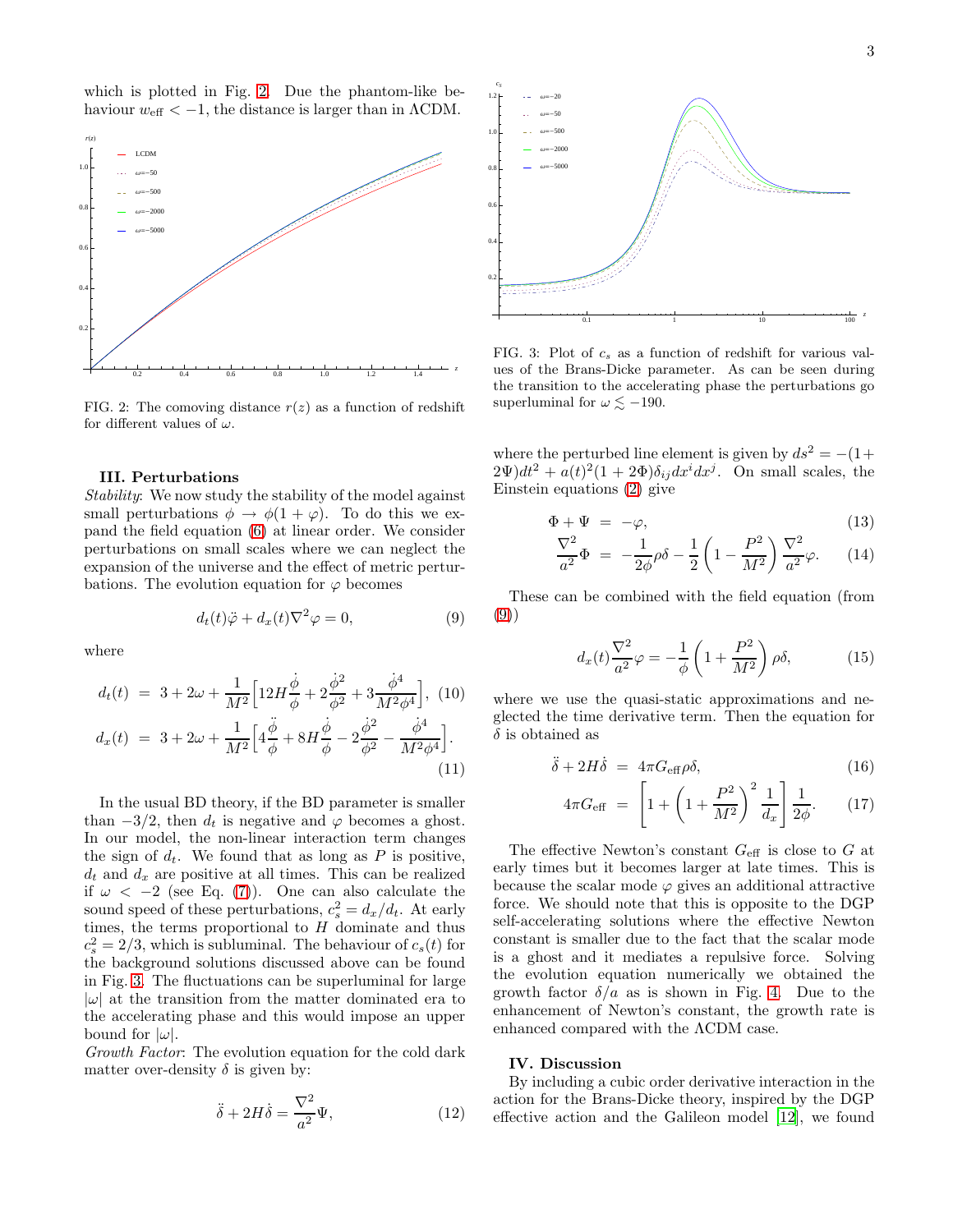

<span id="page-3-14"></span>FIG. 4: The growth rate  $\frac{\delta}{a}$  as a function of redshift for different values of the BD parameter,  $\omega$ .

a self-accelerating solution with no signs of ghost instabilities on small scales. This solution exists if the BD parameter is smaller than  $-2$ . Whenever the condition  $H \gg \phi/\phi > 0$  is satisfied initially, the resultant solutions are insensitive to the initial conditions for the scalar field. In order to get the observed acceleration, the parameter M needs to be fine-tuned,  $M \sim H_0$ . A remarkable property of this cubic interaction is that it helps to recover GR at high energies. At high energies, this cubic interaction term ensures  $\dot{\phi}/\phi \sim M \ll H$ . This is a cosmological verision of the so-called Vainshtein mechanism [\[16\]](#page-4-1)

The kinetic terms for small fluctuations on small scales,  $d_t$  and  $d_x$  are positive indicating that the model is free of ghost and tachyonic instabilities. The cubic interaction again plays a crucial role here. Without the cubic interaction, the fluctuations would be a ghost if  $\omega < -4/3$ , but the cubic interaction gives an additional contribution to the kinetic term for the fluctuations that changes the sign of the kinetic terms. The sound speed can exceed one depending on model parameters and this superluminality would impose constraints on the model parameters  $\omega$  and M. We should note that there is the issue of super-luminal propagations in the DGP and Galileon model too, but this only occurs for large enough values of the parameter  $|\omega|$  in our model. The full study of cosmological perturbations is necessary to ensure the stability of the model on horizon scales and this is an important open issue.

At late times, gravity is strongly modified. This raises a question whether it is possible to evade the strong constraints on the deviation from GR such as the solar system tests. Again the cubic interaction term comes to rescue. On small scales, including the non-linear term, the equation for  $\varphi$  looks like

$$
\frac{d_x}{a^2} \nabla^2 \varphi + \frac{2}{a^4 M^2} \left[ (\nabla_i \nabla_j \varphi)^2 - (\nabla^2 \varphi)^2 \right] = -\frac{\rho}{\phi} \left( 1 + \frac{P^2}{M^2} \right) \delta,
$$

where  $\varphi \ll 1$ . This is the same equation as the one for the brane bending mode in the DGP model (see [\[18\]](#page-4-3)). For a static spherically symmetric source, it has been shown that GR is recovered on small scales  $r < r_*$  where the Vainshtein radius  $r_*$  is given by  $r_*^3 \sim r_g/M^2 d_x^2$ , where  $r_g$  is the Schwarzschild radius of the source. Since  $M^{-1}$ is larger than the cosmological horizon scales, the Vainshtein radius is sufficiently large to recover GR and evade solar system constraints, but a small deviation from GR could be tested in future experiments.

In summary the inclusion of the cubic interaction in the BD theory provides surprisingly rich phenomenology. It is then important to study the effects of the other higher order interactions discussed in [\[12\]](#page-3-11). Moreover, since the Galilean symmetry is lost in the covariant version of the theory, there is no way to prevent higher order interactions from being generated and it is crucial to find a way to control these terms. This is related to the strong coupling problem, which constitutes yet another problem in the DGP model. This remains an open issue.

Acknowledgments: FPS was supported by Fundação para a Ciˆencia e a Tecnologia (Portugal), with the fellowships reference number: SFRH/BD/27249/2006. KK was supported by ERC, RCUK and STFC. KK would like to thank Justin Khoury and Wayne Hu for discussions.

- <span id="page-3-0"></span>[1] A. G. Riess et al. (Supernova Search Team), Astron. J. 116, 1009 (1998), astro-ph/9805201.
- <span id="page-3-1"></span>[2] S. Perlmutter et al. (Supernova Cosmology Project), Astrophys. J. 517, 565 (1999), astro-ph/9812133.
- <span id="page-3-2"></span>[3] M. Tegmark et al. (SDSS), Phys. Rev. D74, 123507 (2006), astro-ph/0608632.
- <span id="page-3-3"></span>[4] E. Komatsu et al. (WMAP), Astrophys. J. Suppl. 180, 330 (2009), 0803.0547.
- <span id="page-3-4"></span>[5] G. R. Dvali, G. Gabadadze, and M. Porrati, Phys. Lett. B484, 112 (2000), hep-th/0002190.
- <span id="page-3-5"></span>[6] G. R. Dvali, G. Gabadadze, and M. Porrati, Phys. Lett. B485, 208 (2000), hep-th/0005016.
- <span id="page-3-6"></span>[7] C. Deffayet, Phys. Lett. B502, 199 (2001), hepth/0010186.
- <span id="page-3-7"></span>[8] K. Koyama, Class. Quant. Grav. 24, R231 (2007), 0709.2399.
- <span id="page-3-8"></span>[9] C. Charmousis, R. Gregory, and A. Padilla, JCAP 0710, 006 (2007), 0706.0857.
- <span id="page-3-9"></span>[10] C. de Rham and A. J. Tolley, JCAP 0607, 004 (2006), hep-th/0605122.
- <span id="page-3-10"></span>[11] K. Koyama, A. Padilla, and F. P. Silva, JHEP 03, 134 (2009), 0901.0713.
- <span id="page-3-11"></span>[12] A. Nicolis, R. Rattazzi, and E. Trincherini (2008), 0811.2197.
- <span id="page-3-12"></span>[13] E. Babichev, C. Deffayet, and R. Ziour (2009), 0905.2943.
- <span id="page-3-13"></span>[14] There were earlier attempts to obtain theories with second order field equations by dimensional reduction in the context of Lovelock theory. See arXiv:0805.0568 [gr-qc]